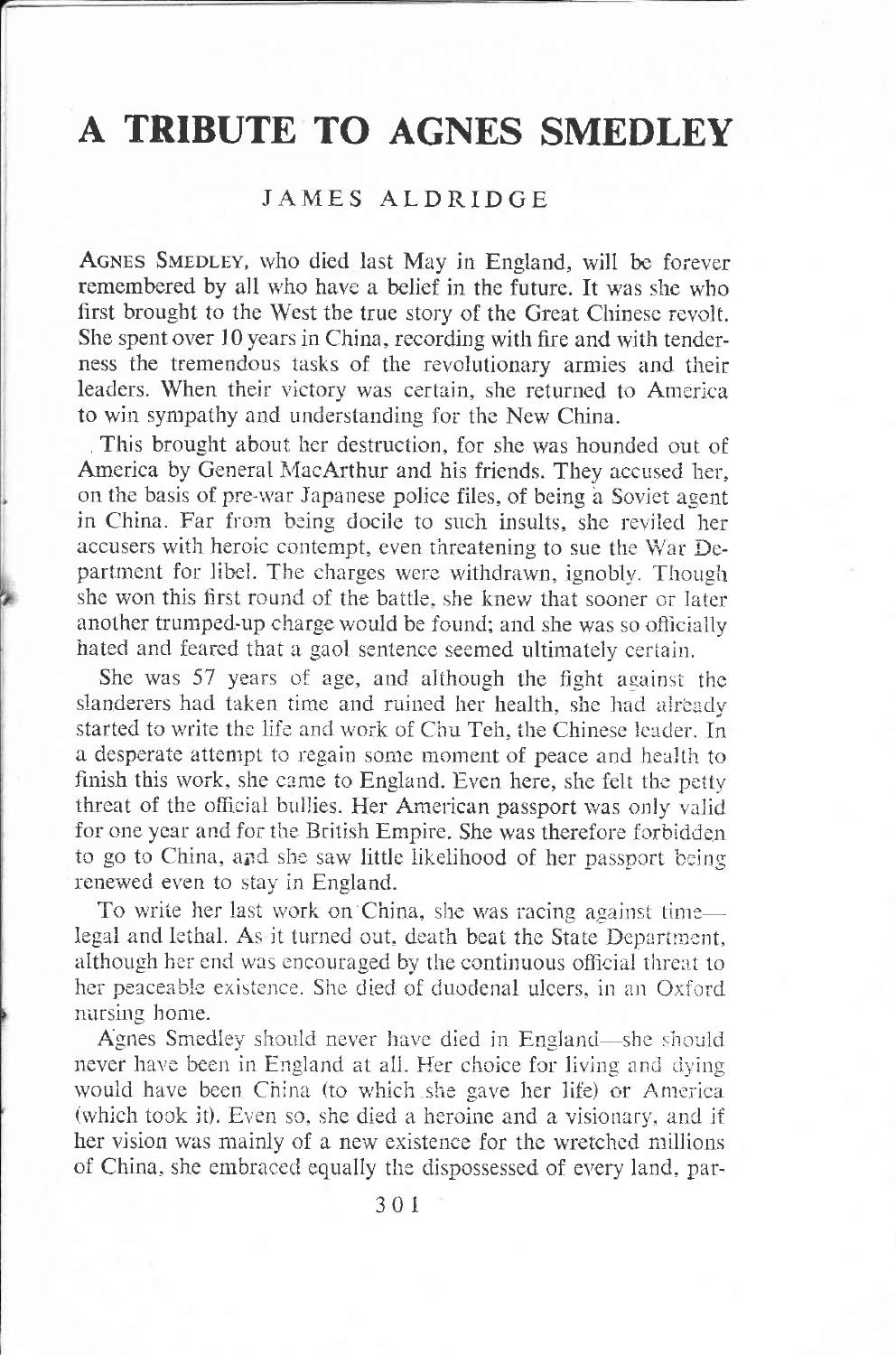ticularly those of America, for she herself was of humblest workingclass origin.

So, too, she loved America no less for loving China so much. She was American to the heart's core: and, may it be said by an Englishman-a very great American.

## TERROR BOMBING IN CHINA Agnes Smedley's last article

[Written by Agnes Smedley on March 11 (shortly before she died in the nursing home at Oxford), this article, which discloses terrible facts and sounds a serious warning, is all the more significant in view of the shameless smear campaign which has continued even after her death. The growing nearness of the war danger alone makes this last article a powerful aid to the fight for peace.—Ed.,  $L.M.$ 

As everyone knows, the main coastal and some of the iniand cities of central and south China, and also Tsingtao in the norih, are being subjected to wanton air-raids in which thousands of people are being killed. Following the first raid on Shanghai some two weeks ago, the nationals of some 19 nations living in that city sent a protest to the United Nations stating that around a thousand neople had been kiiled and the city deprived of liglit and water. The United Nations has done nothing in reply to this protest.

rt

For weeks now, the Chinese press in China proper, and in Hongkong, has been publishing serious reports about Japanese troops, officers and pilots who were being secretly sent to Formosa from Japan-with General MacArthur's permission and undoubted assistance. The Ta Kung Pao, the greatest Chinese newspaper combine that publishes dailies in a number of Chinese cities, recently reported that there are some 100,000 Japanese troops alone on Formosa, and that at least some of the pilots in the 'planes bombing Chinese cities today are Japanese, while others are Americans. The entiro Chinese press reported the arrival in Tokyo of Chiang Kai-shek's chief representative, General Wu Teh-chen. to negotiate with General MacArthur for the use of Japanese troops and pilots against the new China-following which the Japanese concentration on Formosa began. They were, of course, called 'volunteers' just as any American there is called a 'volunteer'. American military officers have been shuffling back and forth between Tokyo and Formosa by air for some time.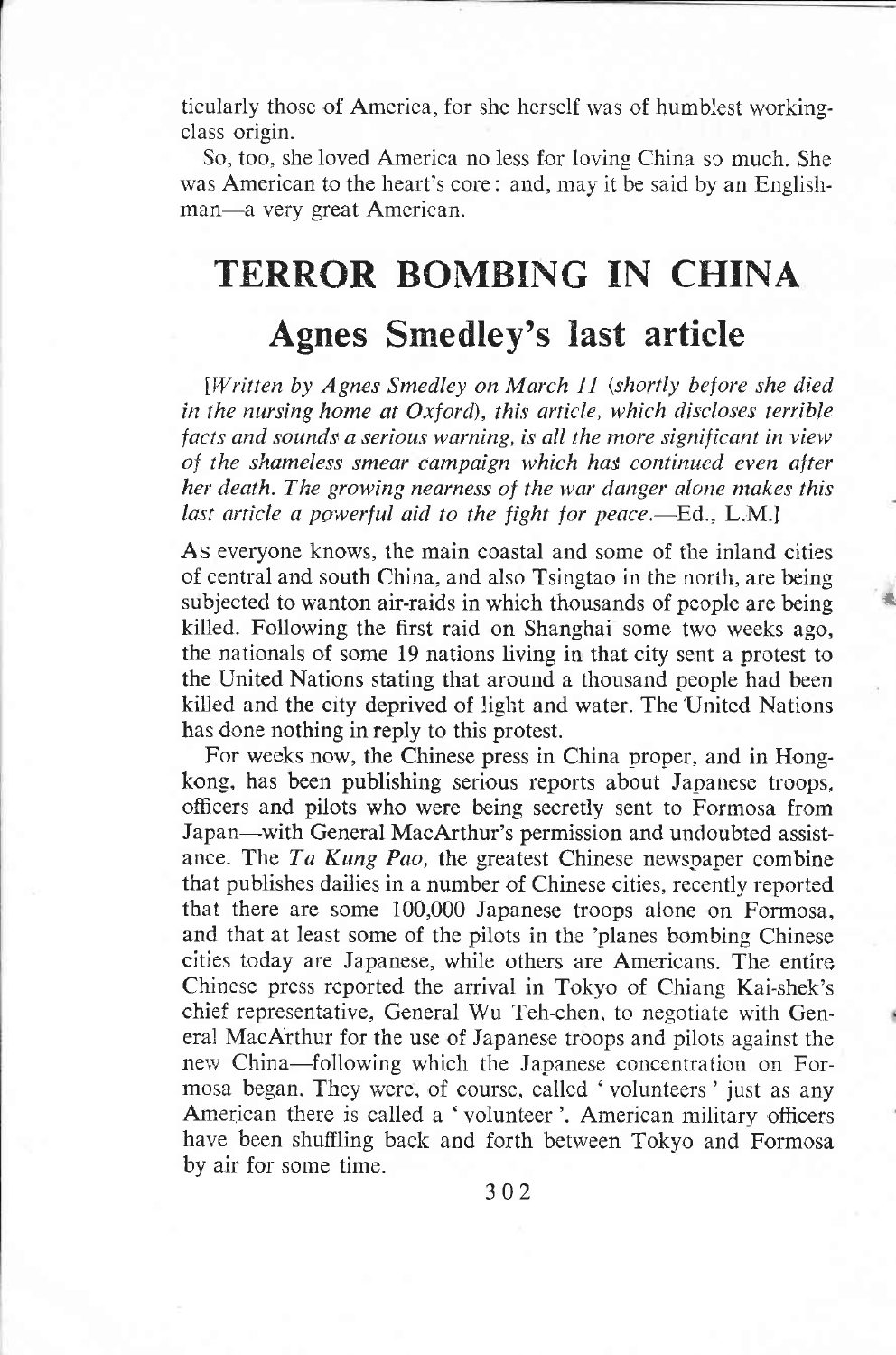Even the London Times (the first week in March) has carried a story from Tokyo in which Tokyo Asahi Shimbun was quoted as admitting that a number of Japanese Army officers had gone to Formosa. The names of a number of Generals were mentioned.

The concentration of at least a part of the American fleet, including an aircraft carrier, in the coastal waters of China, is also of vast significance, particularly in the recent bombing of Tsingtao which, in so far as I am informed, cannot be bombed from Formosa.

The New China News Agency of Peking has repeatedly published reports charging that Japanese and American pilots are in charge of the 'planes bombing Chinese cities today. It reported, among many other similar tragedies, that American-made bombers dropped incendiary bombs on the coastal city of Foochow on March 3, burning down 1,700 houses and rendering 6,000 people homeless. It further stated that 'Kuomintang remnants, aided by the U.S.A., are building a new airdrome on Taishan Island in the Chushan Group, near Shanghai', and that 'a scheme is on foot to use a base in South Korea for bombing the major cities of Manchuria and North China'.

Spokesmen of the Chinese People's Republic have repeatedly declared that Japanese and American pilots are in charge of the 'planes bombing Chinese cities today because Chiang Kai-shek cannot trust his own pilots to do the bombings. Large numbers of such Kuomintang airmen took their 'planes and went over to the People's Republic in the past, and Chiang cannot trust the others. The best testimony we have about the reluctance even of Kuomintang airmen to bomb their own people is given in the U.S. State Department's White Paper, entitled United States Relations with China, which was published in Washington last summer. On page 338 of this book there is a report by General Barr, an American officer, dated June 2, 1948, which states in part: 'Although it has among its personnel over five thousand United States trained pilots, it (the Kuomintang Air Force) accomplished little. . . There was an everpresent reluctance to take a chance on losing equipment and personnel, which was clearly reflected in their constant refusal to operate at other than high altitudes. There was an ingrained resentment in the Chinese Air Force against killing Chinese Communists who had no air support'. (Italics mine, A.S.) This reluctance of Kuomintang airmen to kill their own people explains why Chiang Kai-shek cannot trust his own men to do in 1950 what they did not want to do in 1948, particularly since his rôle as an American puppet has become more and more clear.